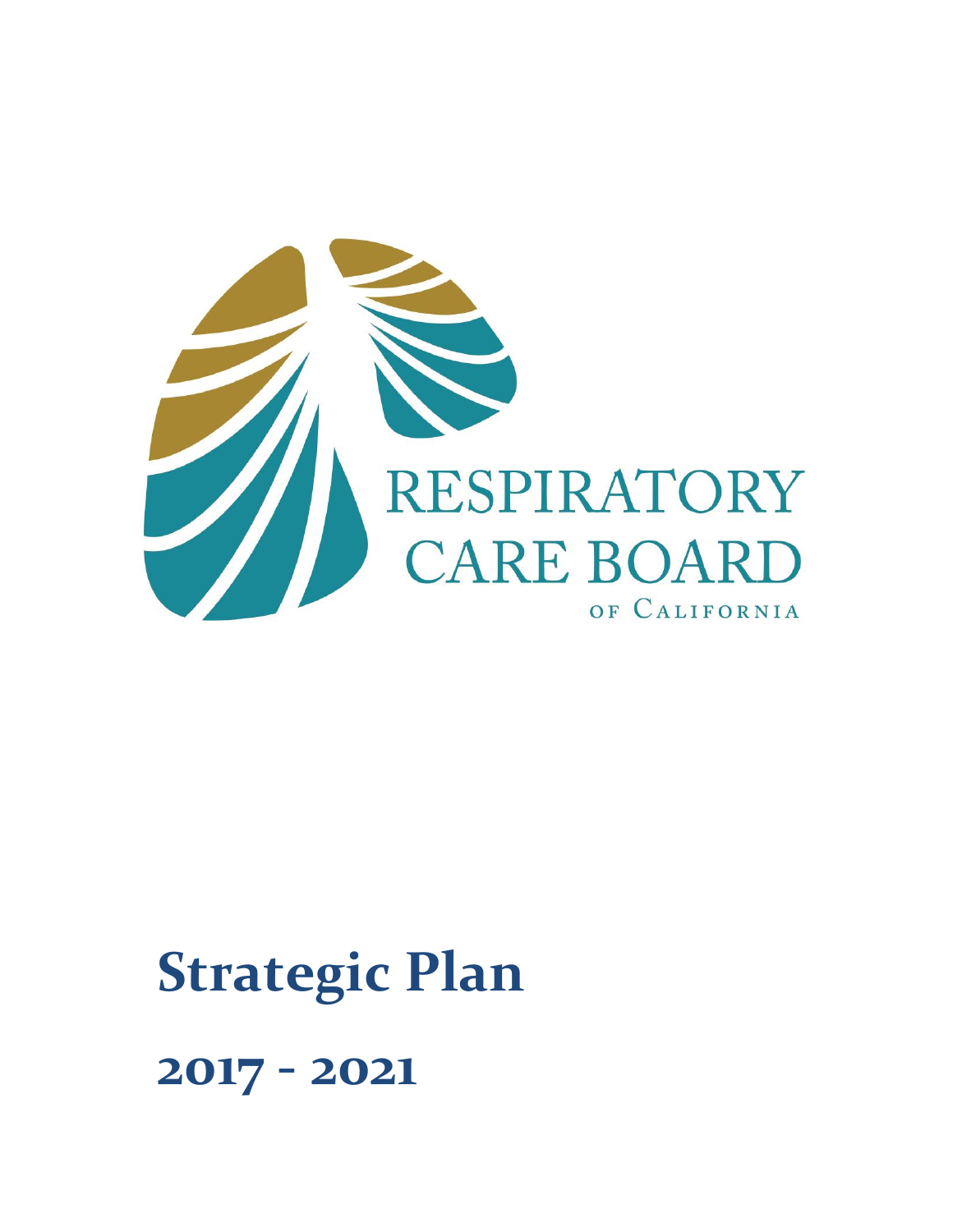

 Thomas Wagner, BS, RRT, FAARC, Vice President, Board Member Alan Roth, MS, MBA, RRT-NPS, FAARC, President Mary Ellen Early, Board Member Rebecca Franzoia, Board Member Mark Goldstein, MBA, BS, RRT, Board Member Michael Hardeman, Board Member Sam Kbushyan, Board Member Ronald Lewis, MD, Board Member Judy McKeever, RCP, Board Member Laura C. Romero, PhD, Board Member Stephanie Nunez, Executive Officer, Respiratory Care Board

 Edmund G. Brown, Jr., Governor Alexis Podesta, Secretary, Business Consumer Services and Housing Agency Dean Grafilo, Director, Department of Consumer Affairs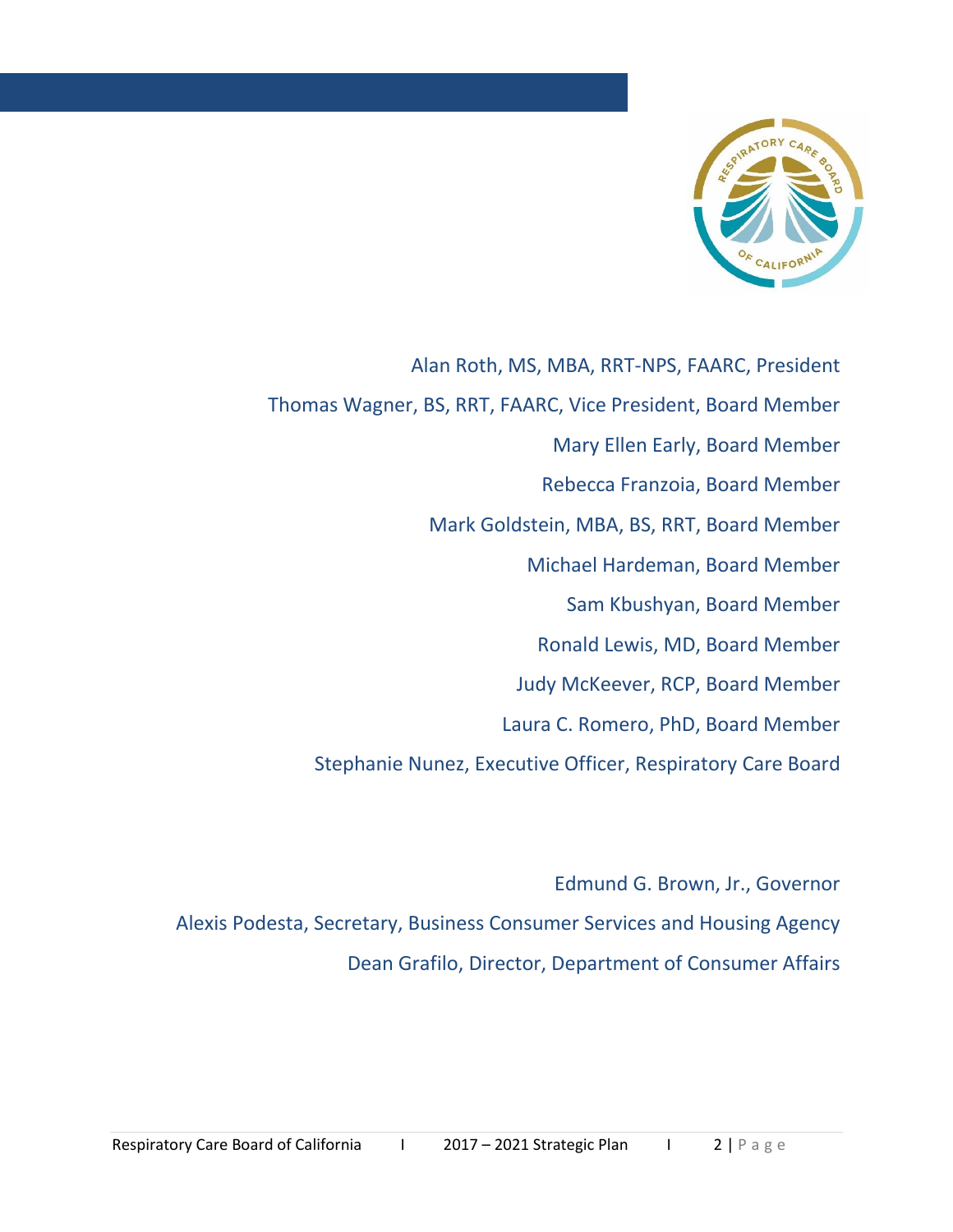## **Table of Contents**

<span id="page-2-0"></span>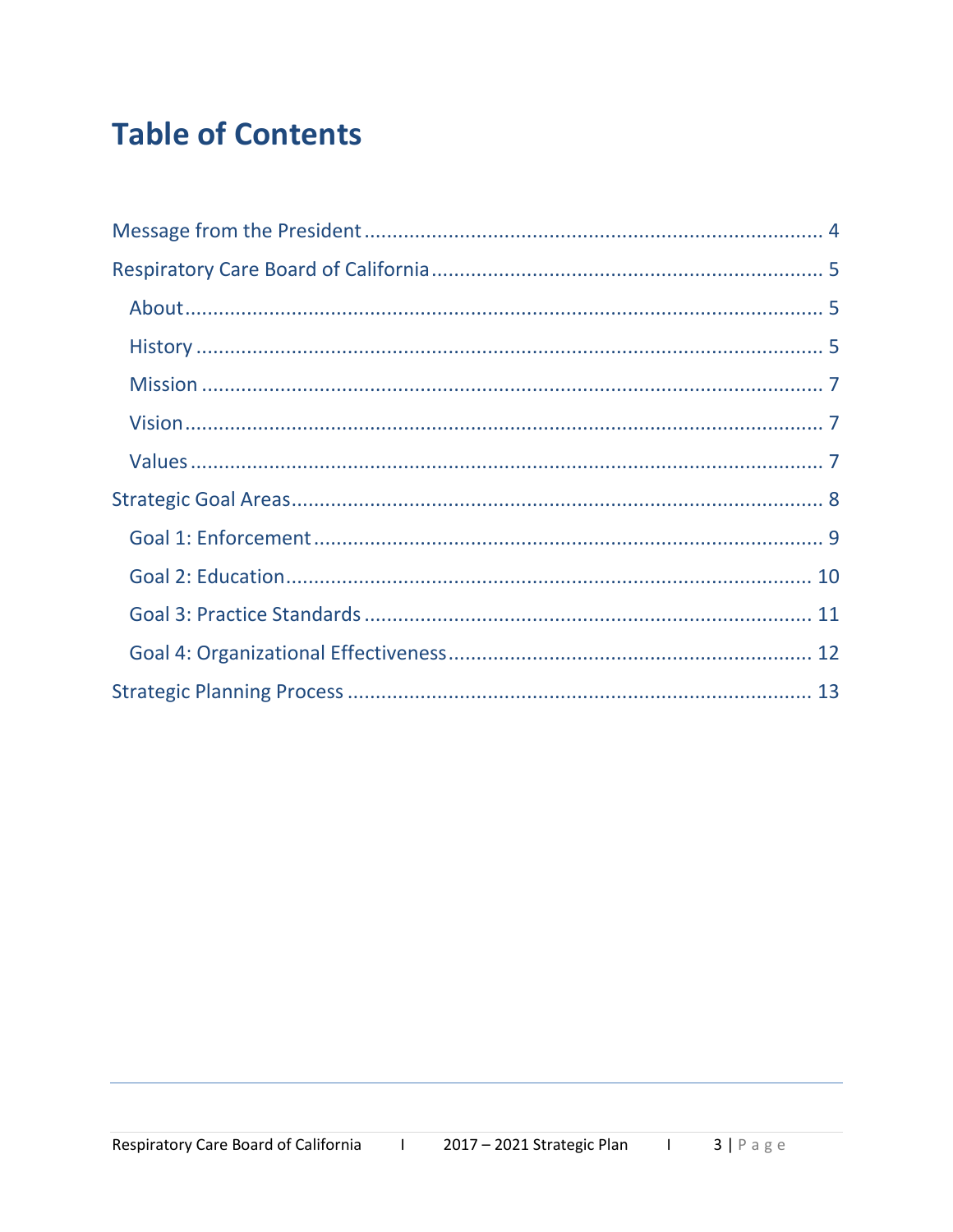## **Message from the President**

I am very pleased to present our strategic plan for 2017-2021. This plan represents our revised priorities and goals attained through a culmination of work by our very dedicated executive officer, staff, Board members, DCA, and other stakeholders, both professionals and individuals. This collaborative effort ensured all stakeholders have a voice in guiding the Respiratory Care Board to achieve its mandate of consumer protection.

The Board's highest priority is protection of the public. Thus, the Board continually strives to attain meaningful improvements in our programs and the respiratory care profession in line with this priority. As the healthcare environment continues to evolve, we will need to focus on strengthening our commitment to our stakeholders and encouraging increased participation.

This strategic plan sets realistic and achievable goals for the period 2017-2021. As President of the Board, I look forward to our stakeholders participating actively in our board meetings and discussion, and achieving sustainable results. The future of the profession demands that we all commit ourselves to be leaders of our profession. I welcome this continued effort moving forward.

Respectfully submitted,

alan Ropa

Alan Roth MS MBA RRT-NPS FAARC FCCP President, Respiratory Care Board of California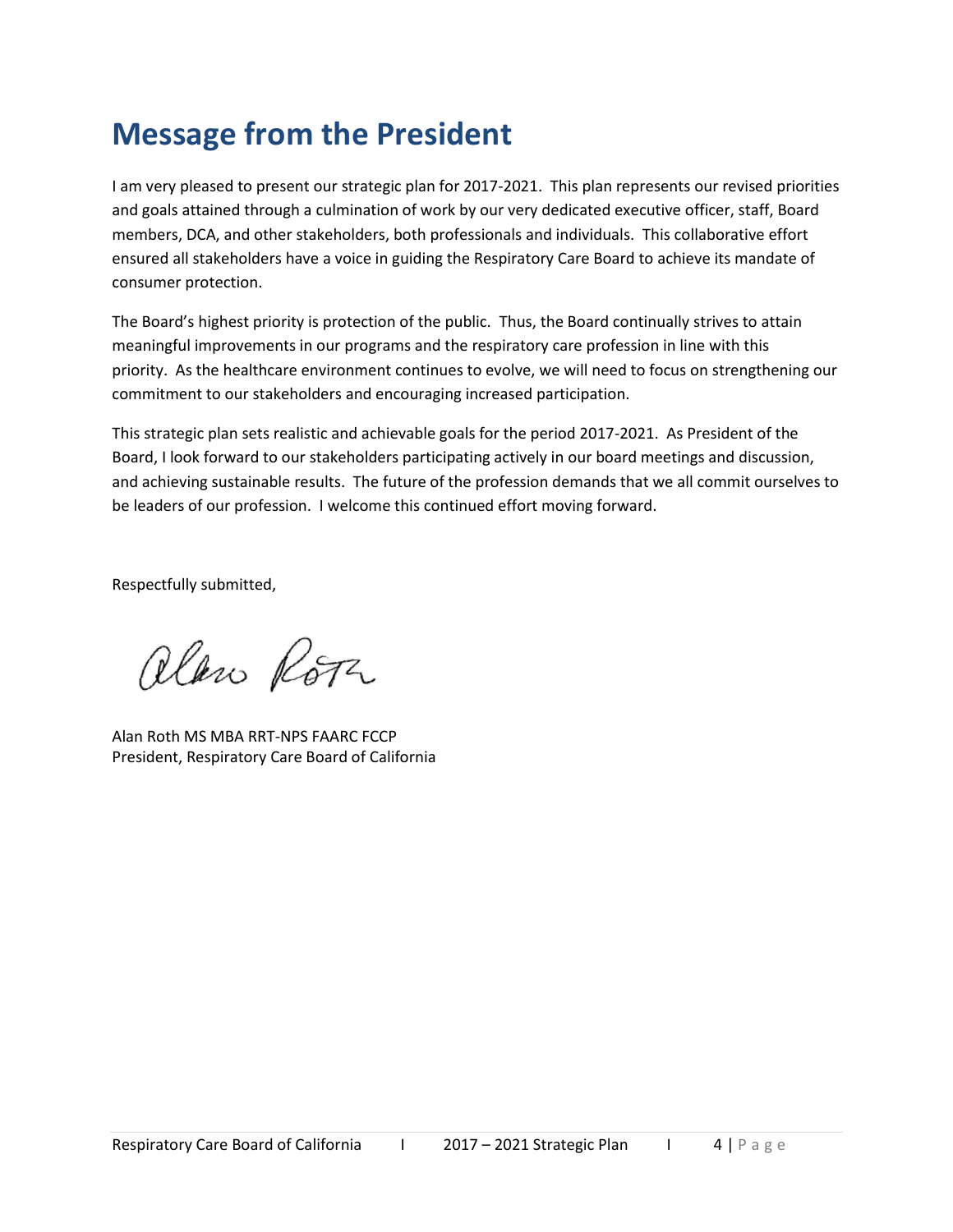# <span id="page-4-0"></span>**Respiratory Care Board of California**

#### <span id="page-4-1"></span>**About**

 The Respiratory Care Board of California (Board or RCB) is part of the California Department of Consumer Affairs, whose mission is to ensure the protection of the public in exercising its licensing, regulatory, and disciplinary functions. The Board carries out the following to ensure it meets its mandate:

- • Screens each application for licensure to ensure minimum education and competency standards are met and conducts a thorough criminal background check on each applicant.
- • Investigates complaints against licensees primarily as a result of updated criminal history reports (subsequent rap sheets) and mandatory reporting (licensees and employers are required to report violations).
- Aggressively monitors respiratory care practitioners (RCPs) placed on probation.
- • Exercises its authority to penalize or discipline applicants and licensees which may include: 1) issuing a citation and fine; 2) issuing a public reprimand; 3) placing the license on probation (which may include suspension); 4) denying an application for licensure, or 5) revoking a license.
- • Addresses current issues related to the unlicensed and/or unqualified practice of respiratory care.
- • Promotes public awareness of its mandate and function, as well as current issues affecting patient care.

#### <span id="page-4-2"></span>**History**

 The enabling statute to license RCPs was signed into law in 1982, thus establishing the Respiratory Care Examining Committee. In 1994, the name was changed to the Respiratory Care Board of California.

 The Board was the eighth "allied health" profession created "within" the jurisdiction of the Medical Board of California (MBC). Although created within the jurisdiction of the MBC, the Board had sole responsibility for the enforcement and administration of the Respiratory Care Practice Act (RCPA). At the time the Board was established, the MBC had a Division of Allied Health Profession (DAHP) designated to oversee several allied health committees. It was believed that this additional layer of oversight (in addition to the Department of Consumer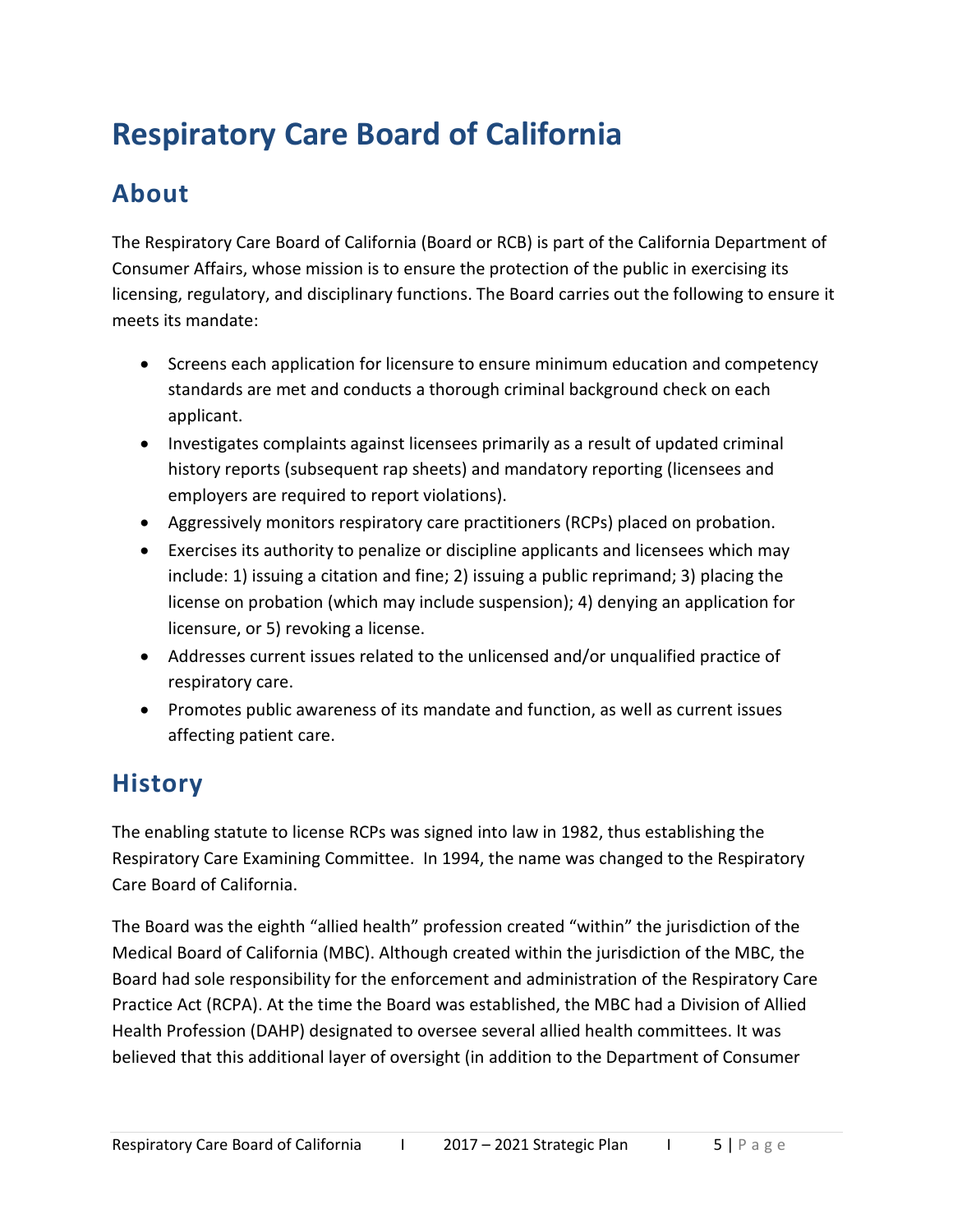Affairs (DCA)) was unnecessary and ineffective. Therefore, the DAHP subsequently dissolved on July 1, 1994.

 The Board is comprised of a total of nine members, including four public members, four RCP members and one physician and surgeon member. Each appointing authority, the Governor, the Senate Rules Committee and the Speaker of the Assembly, appoints three members. This current framework helps prevent quorum issues and provides a balanced representation needed to effectuate the Board's mandate to protect the public from the unauthorized and unqualified practice of respiratory care and from unprofessional conduct by persons licensed to practice respiratory care (B&P, § 3701). The Board is further mandated to ensure that protection of the public shall be the highest priority in exercising its licensing, regulatory, and disciplinary functions. Whenever the protection of the public is inconsistent with other interests sought to be promoted, the protection of the public shall be paramount (B&P, § 3710.1).

<span id="page-5-0"></span> The Board continually strives to enforce its mandate and mission in the most efficient manner, through exploring new and/or revised policies, programs, and processes. The Board also strives competent service to its stakeholders. to increase the quality or availability of services, as well as regularly provide courteous and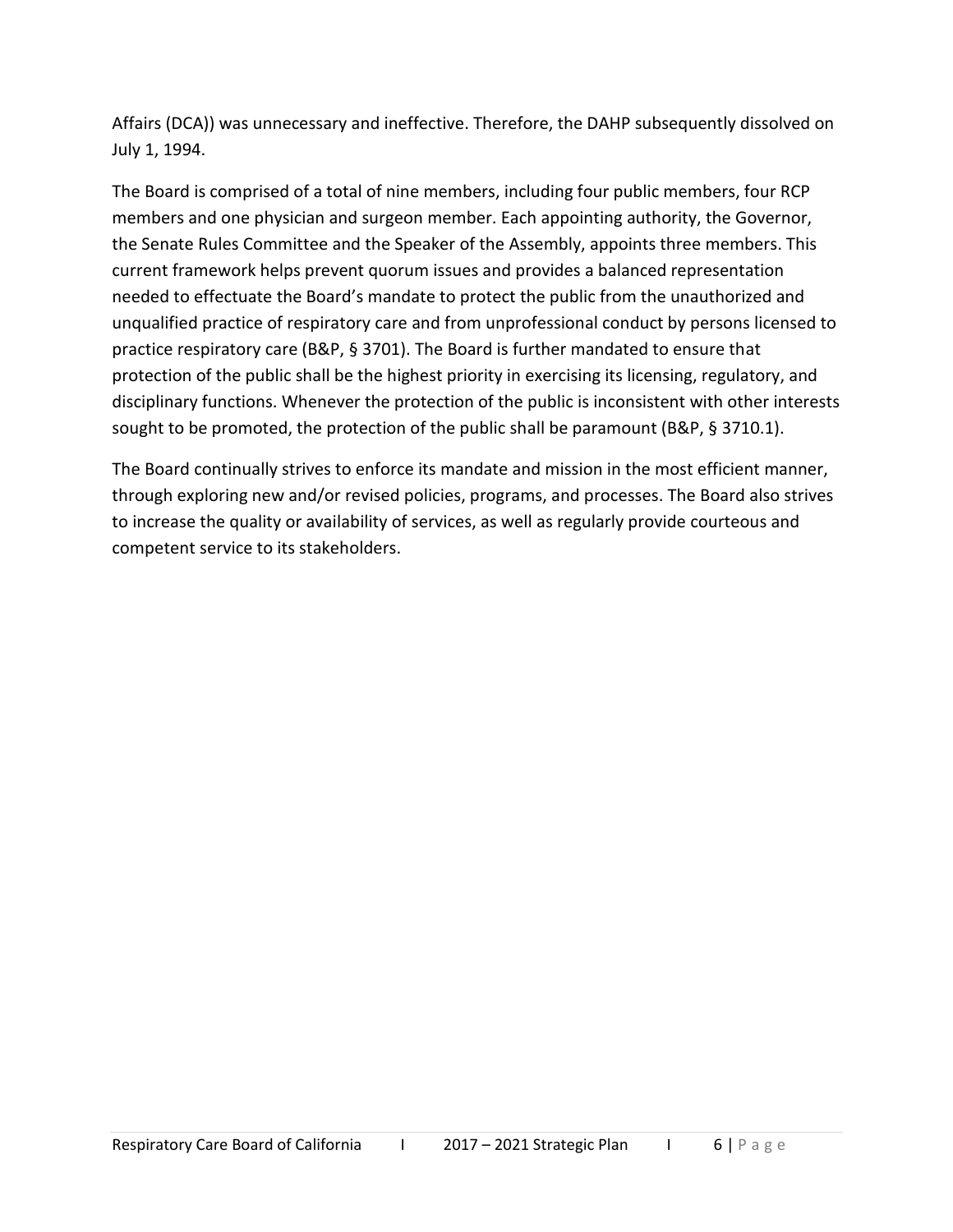#### **Mission**

 To protect and serve consumers by licensing qualified respiratory care practitioners, enforcing services, increasing public awareness of the profession; and supporting the development and the provisions of the Respiratory Care Practice Act, expanding the availability of respiratory care education of respiratory care practitioners.

#### <span id="page-6-0"></span>**Vision**

 The Board's vision is that all California consumers are aware of the Respiratory Care profession and its licensing Board, and receive competent and qualified respiratory care.

#### <span id="page-6-1"></span>**Values**

 **Ethical** – Possession of the morals and are consistent with the Board's mandate values to make decisions with integrity that and mission.

 individuals to mutual respect and acceptance of others without biases based **Diversity** – Recognize the rights of all on differences of any kind.

 without compromise to the Board or **Dignity** – Conduct business honorably individual values.

 excel and learn both personally and **Individual Growth** – Strive to continually professionally.

 **Quality** – Strive for superior service and products and meaningful actions in serving stakeholders.

 modify previous positions for the betterment of the Board and its mandate **Flexibility** – Provide sincere considerations of other interests, factors, and conditions and be willing and/or able to and mission.

 and in a positive manner to reach common **Teamwork** – Strive to work cooperatively goals and objectives.

 **Efficiency** – Continually improve our system of service delivery through innovation, while mindful of the time, costs, and effective communications, and development, expectations stakeholders have invested.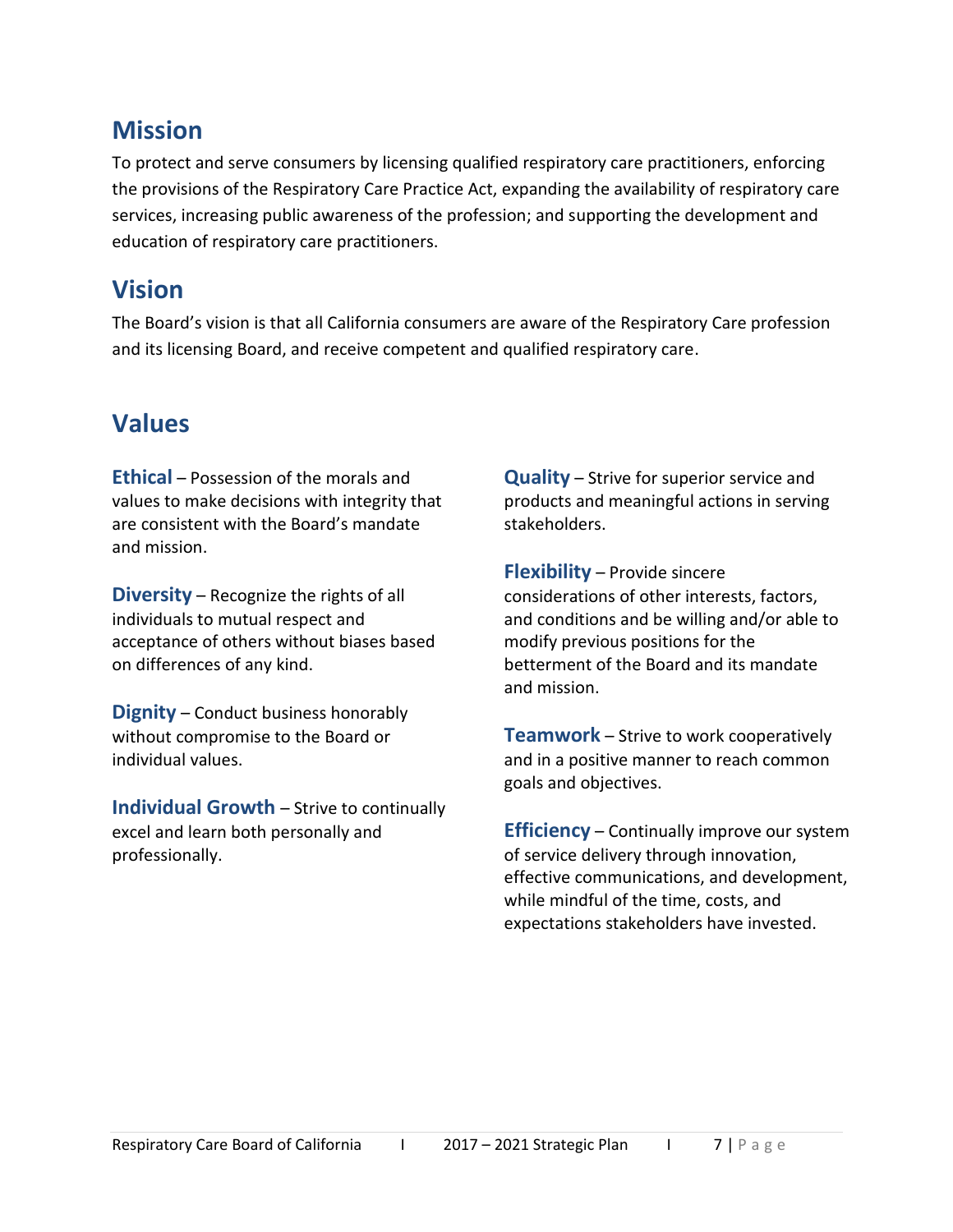## <span id="page-7-0"></span>**Strategic Goal Areas**

| 1              | <b>Enforcement</b><br>Protect consumers by preventing violations and effectively enforcing<br>laws and regulations when violations occur.                                                                     |
|----------------|---------------------------------------------------------------------------------------------------------------------------------------------------------------------------------------------------------------|
| $\overline{2}$ | <b>Education</b><br>Ensure the initial and continuous competency of all licensed<br><b>Respiratory Care Practitioners (RCPs).</b>                                                                             |
| 3              | <b>Practice Standards</b><br>Establish regulatory standards for respiratory care practice in<br>California and ensure the professional qualifications of all<br><b>Respiratory Care Practitioners (RCPs).</b> |
| 4              | <b>Organizational Effectiveness</b><br>Enhance organizational effectiveness and improve processes and the<br>quality of customer service in all programs.                                                     |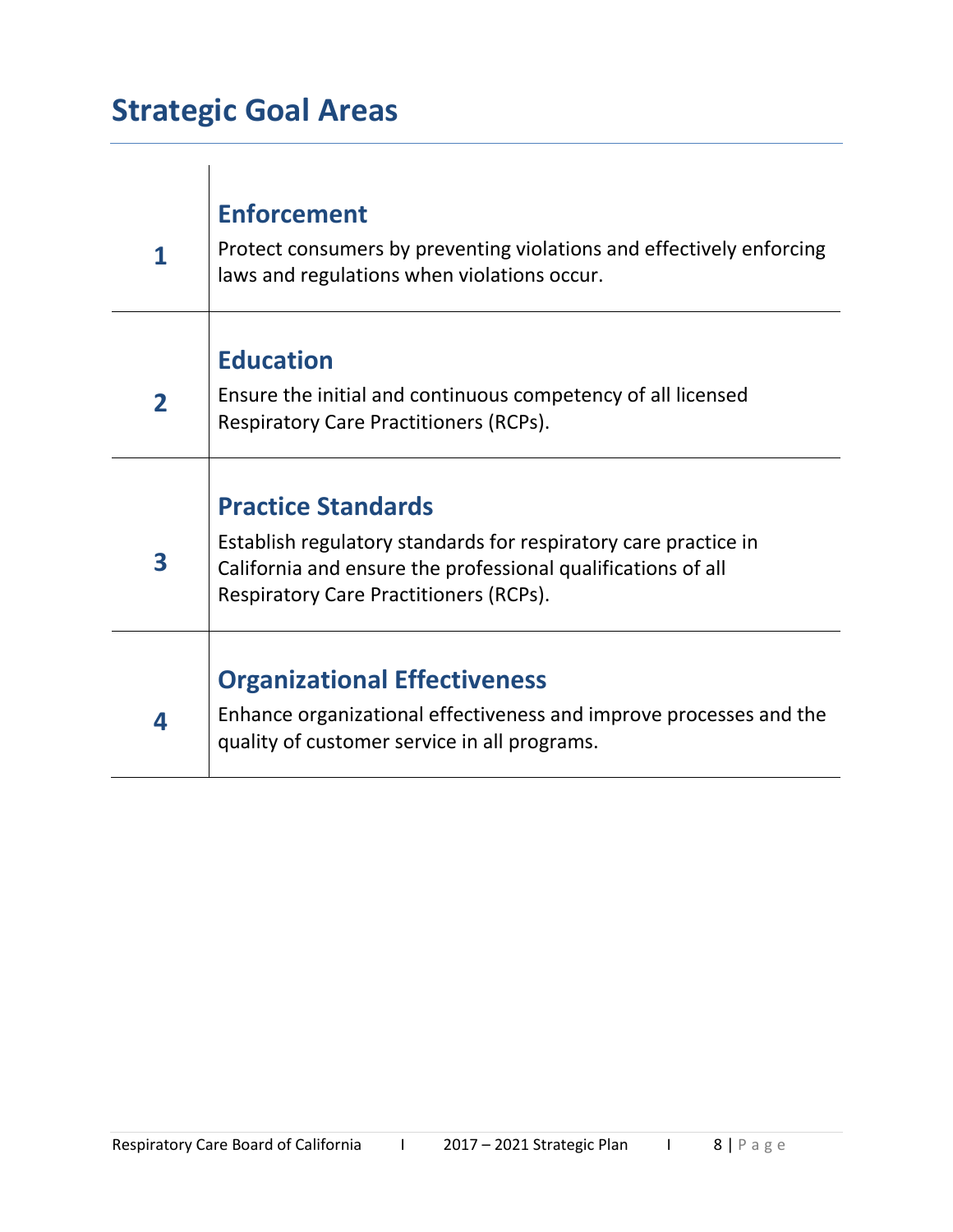## <span id="page-8-0"></span>**Goal 1: Enforcement**

 *Protect consumers by preventing violations and effectively enforcing laws and regulations when violations occur.* 

- involving neglect, endangerment, or abuse involving a person under 18 years of age, a person 65 years of age or older, or a dependent adult as described in Section 368 of the Penal Code, without regard to whether the person was a patient" shall be considered to be substantially 1. Seek regulatory amendment to provide that "Commission of an act or conviction of a crime related to the qualifications, functions or duties of a respiratory care practitioner, in order to ensure the Board may take disciplinary action against a licensee for such crimes and to increase consumer protection.
- 2. Research the legalization of marijuana in the State of California and its impact on applicants and licensees to effectively regulate the new law and ensure consumer protection.
- 3. Seek legislation to require an individual petitioning for reinstatement of licensure to pass the current licensing exams to ensure competency at the current minimum required level.
- 4. Recruit and train 2-5 additional subject matter experts (SMEs) to maintain investigative cycle times and ensure consistency amongst SMEs and cases.
- 5. Create detailed disciplinary action summaries to post on Board's website to provide transparency to consumers.
- 6. Collect data related to discipline and educational institutions to identify institutions that may be graduating a significant number of students, later subject to disciplinary action.
- 7. Increase the number of Continuing Education audits to 10% to ensure compliance.
- 8. Research and evaluate whether BreEZe can be modified to increase efficiencies in auditing licensees for continuing education compliance.
- 9. Revise and strengthen contract language to require bodily fluid collection sites be available closer to a probationer's home or work to promote compliance.
- 10. Update disciplinary guidelines to ensure they are current and reflect current laws.
- 11. Seek legislation to clarify that once an applicant is placed on probation, the applicant is subject to monthly probation monitoring costs in order to recover costs associated with monitoring probationers that are newly licensed.
- <span id="page-8-1"></span>12. Eliminate the submission of a Department of Motor Vehicles history as a standard application requirement to increase efficiency in the application process.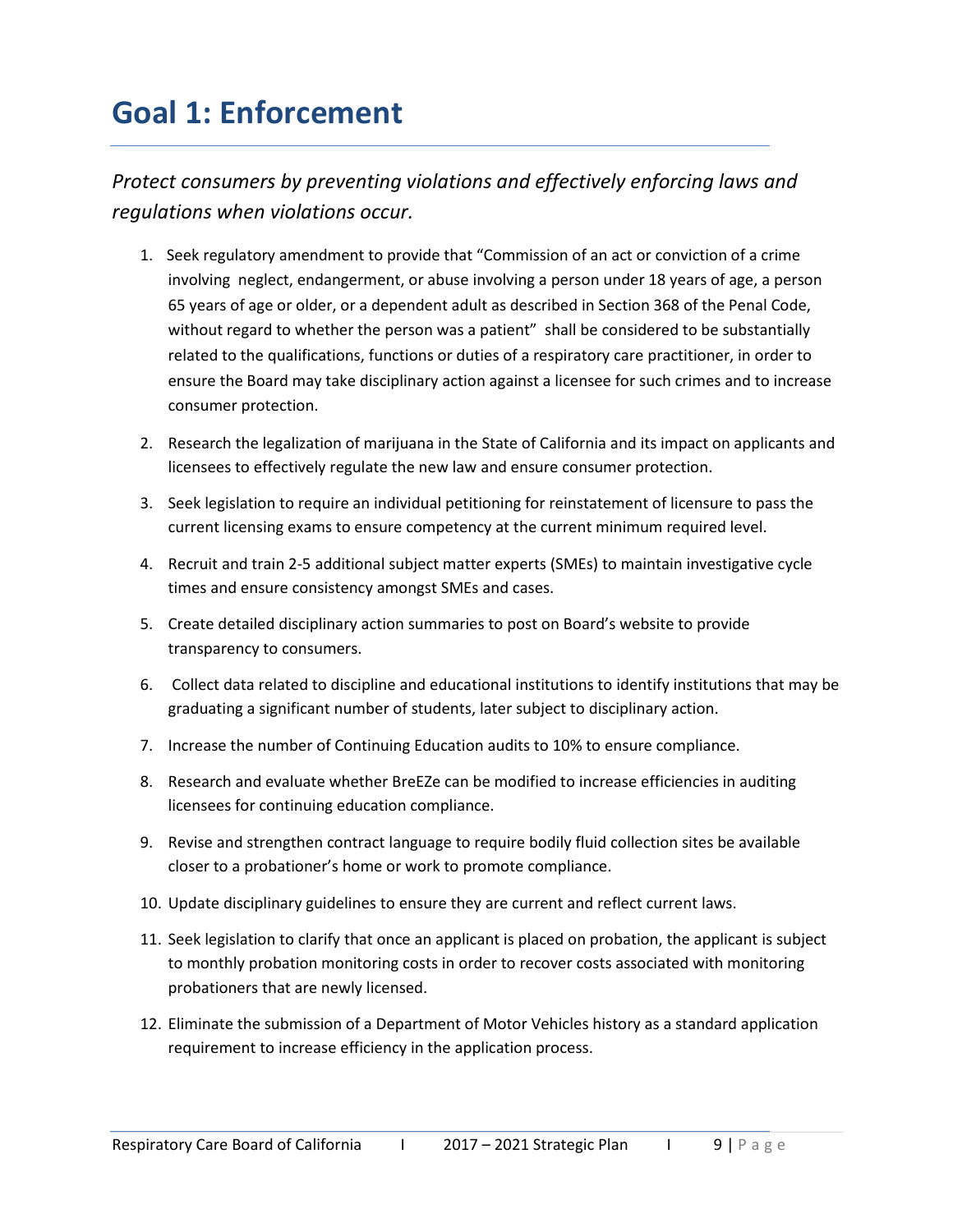## **Goal 2: Education**

 *Ensure the initial and continuous competency of all licensed Respiratory Care Practitioners (RCPs).* 

- 1. Develop an action plan to establish laws and regulations or accrediting standards for student clinical requirements to increase consumer protection and improve education outcomes.
- 2. Develop an action plan to incorporate a baccalaureate degree provision in the Respiratory Care Practice Act (RCPA) to ensure education requirements meet the demand of the respiratory care field.
- 3. Revise continuing education (CE) regulations to provide clarity and improve program effectiveness.
- 4. Upon completion of CE revision requirements, develop brochures to be posted to Board's website, and mailed to each licensee to ensure awareness of current CE requirements.
- 5. Seek legislative authority to approve/disapprove a school based on clinical practice and/or exam pass/fail rates] and/or accreditation status to ensure poor performing programs are not continuing to move unprepared students through their programs.
- <span id="page-9-0"></span>6. Educate students pursuing RCP licensure about the consequences of having convictions and violations of the RCPA.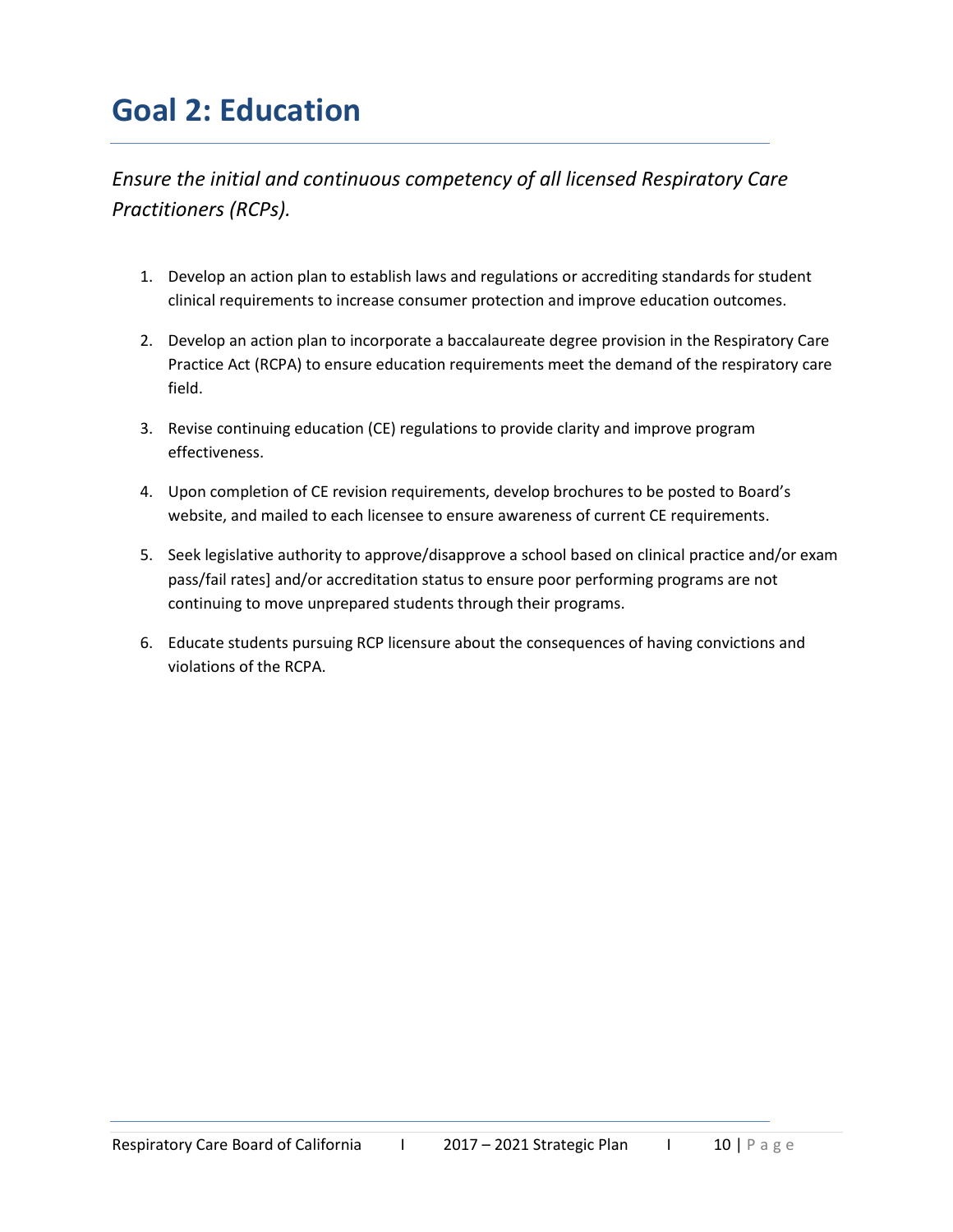## **Goal 3: Practice Standards**

 *ensure the professional qualifications of all Respiratory Care Practitioners (RCPs). Establish regulatory standards for respiratory care practice in California and* 

- 1. Enforce the RCPA against facilities allowing unlicensed or unqualified personnel to perform respiratory care, to cease unsafe practice and ensure patient safety.
- 2. Identify mechanisms in institutions to fully utilize the respiratory care scope of practice through an educational campaign to decrease costs.
- 3. Increase communication with the Medical Board of California as it relates to standards of practice for MDs to fully utilize RCPs.
- <span id="page-10-0"></span> and prohibit concurrent therapy to ensure patient safety and health. 4. Research and collaborate with other state agencies to potentially establish patient care ratios, define a respiratory care unit under Title 22, encourage the use of evidence based protocols,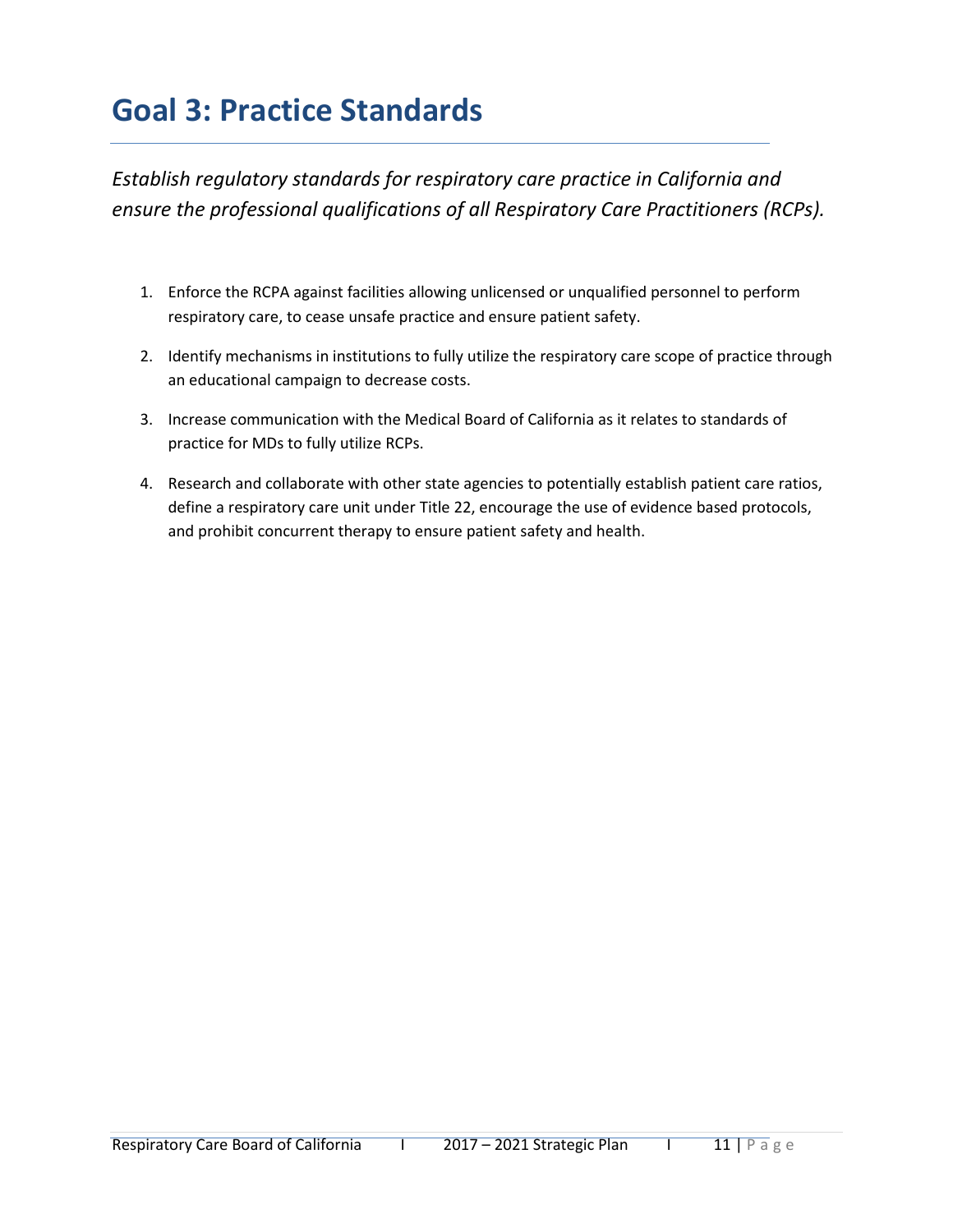## **Goal 4: Organizational Effectiveness**

 *Enhance organizational effectiveness and improve processes and the quality of customer service in all programs.* 

- 1. Establish a program to provide training to new board members in reviewing and applying the Business and Professions Code to enforcement cases.
- 2. Establish regulations to distinguish documentation required to prove an honorable discharge to codify the process in accordance with Senate Bill 1226 (statutes of 2014) to expedite applications from military personnel that were honorably discharged.
- 3. Seek a legislative amendment to accurately reflect the name(s) of examinations for licensure to ensure clarity in the law.
- 4. Develop a module within BreEZe<sup>1</sup> to provide clarity and efficiency to Board members in regard to case discipline.
- 5. Update office equipment to promote efficient and effective execution of daily tasks and responsibilities.
- 6. Research the integration of BreEZe to a paperless application for licensure in order to improve customer satisfaction by improving processing times and reducing paperwork.

 $\overline{\phantom{a}}$ 

 $1$  BreEZe is the Board's licensing and enforcement tracking system.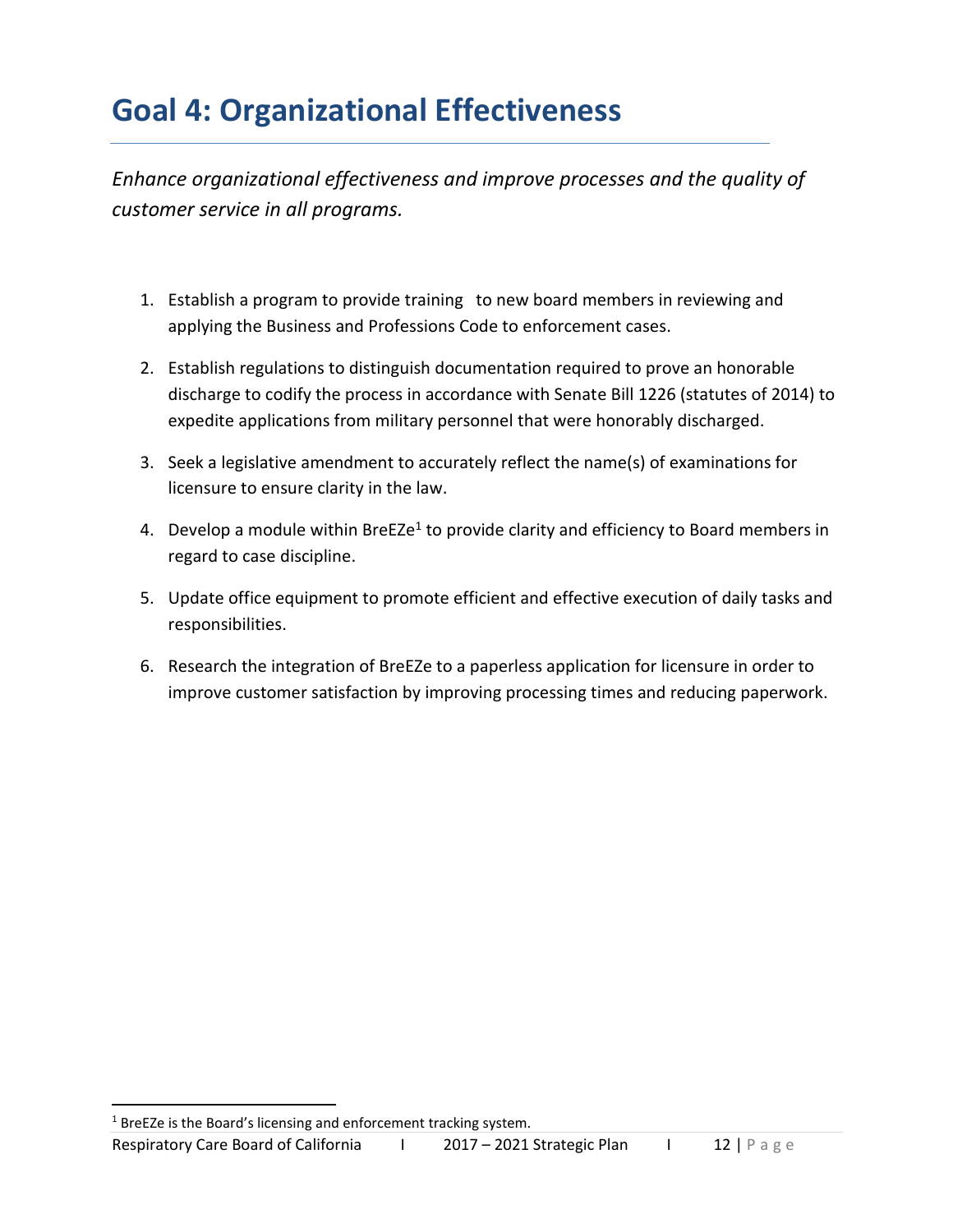### <span id="page-12-0"></span>**Strategic Planning Process**

 To understand the environment in which the Board operates as well as identify factors that could impact the Board's success in carrying out its regulatory duties, the Department of Consumer Affairs' SOLID Unit conducted an environmental scan of the Board's internal and external environments by collecting information through the following methods:

- One-on-one interviews conducted with eight Board Members during April 2017.
- Management focus group conducted with the Board's two managers and Executive Officer in April 2017.
- • Staff focus group was conducted with 12 staff members participated during in April 2017.
- • Email survey conducted where three staff members participated during in May 2017.
- An online survey sent to external stakeholders received 159 responses in April 2017.

 The most significant themes and trends identified from the environmental summary were discussed with the Executive Officer, management, and Board members during a strategic planning session facilitated by SOLID on June 30, 2017. This information guided the Board in the development of its strategic objectives outline in this 2017-2021 strategic plan.